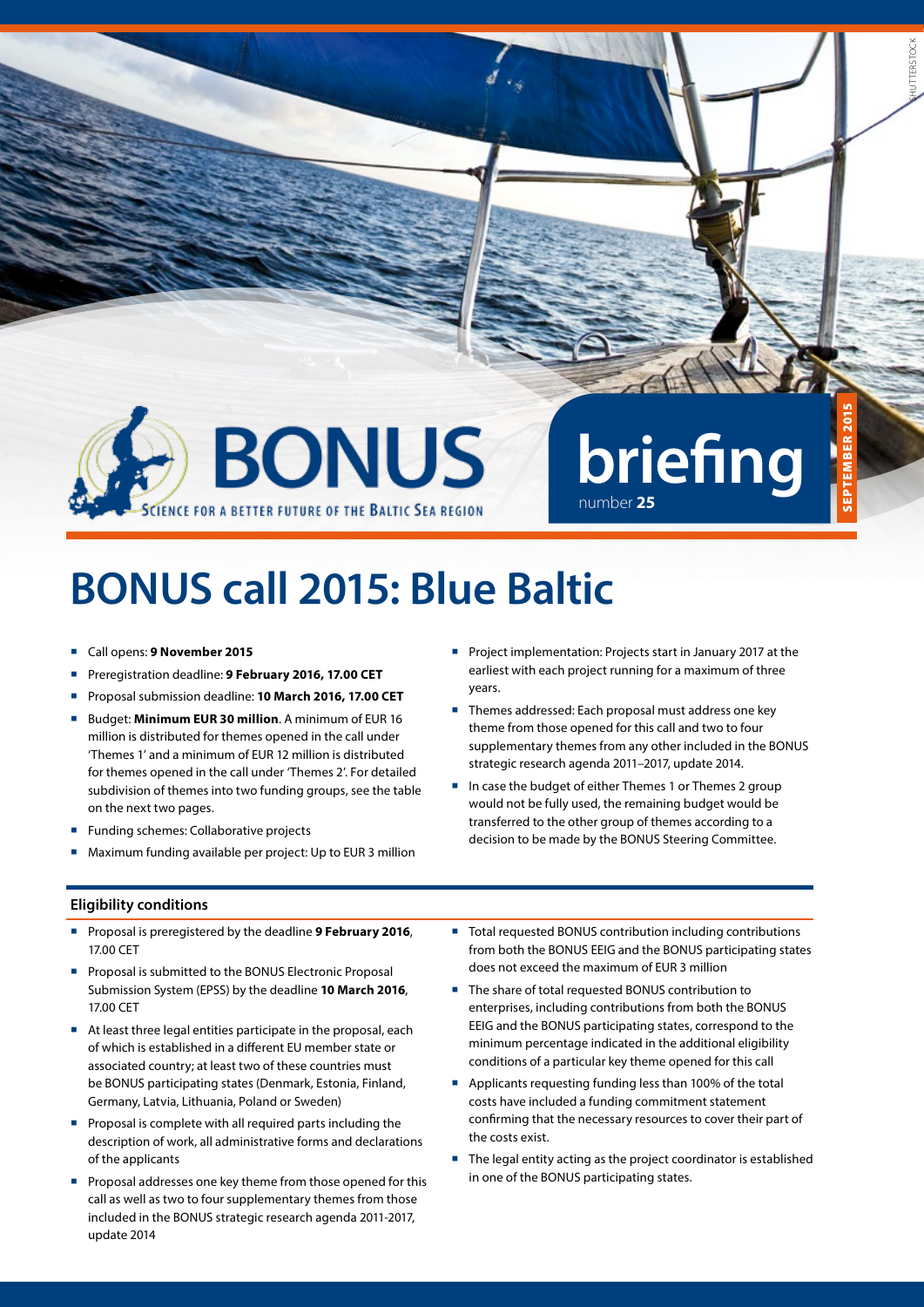## Themes called for BONUS call 2015: Blue Baltic

| <b>BONUS strategic objective</b>                                                                                                                                                   | Themes called*                                                                                                                                                                                                                                                                                                                                                                                                                         | <b>Additional</b><br>eligibility conditions |  |  |
|------------------------------------------------------------------------------------------------------------------------------------------------------------------------------------|----------------------------------------------------------------------------------------------------------------------------------------------------------------------------------------------------------------------------------------------------------------------------------------------------------------------------------------------------------------------------------------------------------------------------------------|---------------------------------------------|--|--|
| <b>Themes 1</b>                                                                                                                                                                    |                                                                                                                                                                                                                                                                                                                                                                                                                                        |                                             |  |  |
| 1: Understanding the Baltic<br>Sea ecosystem structure and<br>functioning                                                                                                          | Theme 1.3: Food web structure and dynamics                                                                                                                                                                                                                                                                                                                                                                                             | None                                        |  |  |
|                                                                                                                                                                                    | Theme 1.4: Multilevel impacts of hazardous substances                                                                                                                                                                                                                                                                                                                                                                                  | None                                        |  |  |
| 2: Meeting the multifaceted<br>challenges in linking the Baltic<br>Sea with its coast and catchment                                                                                | Theme 2.4: Eco-technological approaches to achieve good ecological status<br>in the Baltic Sea<br>Foci on (i) economic models supporting elaboration of regulations and incentives<br>facilitating eco-technological development and on (ii) an evidence-based<br>review of the feasibility of new technological solutions and/or biomanipulation<br>methods.                                                                          | None                                        |  |  |
| 3: Enhancing sustainable use of<br>coastal and marine goods and<br>services of the Baltic Sea                                                                                      | Theme 3.5: Sustainable aquaculture in the Baltic Sea<br>Focus on scientifically justified criteria enabling environmentally balanced and<br>socially accepted aquaculture production across the Baltic Sea region.                                                                                                                                                                                                                     | None                                        |  |  |
| 4: Improving the capabilities<br>of the society to respond to the<br>current and future challenges<br>directed to the Baltic Sea region                                            | Theme 4.2: Linking ecosystem goods and services to human lifestyles and<br>well-being<br>Focus on quantification of the socioeconomic value of the ecosystem services<br>and developing models for comparative and consequential analyses of<br>cumulative benefits and trade-offs among different marine ecosystem services.                                                                                                          | <b>None</b>                                 |  |  |
|                                                                                                                                                                                    | Theme 4.3: Maritime spatial planning from local to Baltic Sea region scale<br>Foci on (i) applying the ecosystem approach in maritime spatial planning (MSP),<br>particularly, developing an ecologically and socio-economically sound network<br>of protected marine areas covering the whole Baltic Sea and (ii) exploring the<br>needs and establishing a region-wide data exchange network in support of MSP<br>in the Baltic Sea. | <b>None</b>                                 |  |  |
| 5: Developing improved and<br>innovative observation and data<br>management systems, tools<br>and methodologies for marine<br>information needs in the Baltic<br><b>Sea region</b> | Theme 5.1: Developing and improving scientific basis for integrated<br>monitoring programmes for continuous assessment of ecological status<br>and human pressures                                                                                                                                                                                                                                                                     | None                                        |  |  |



ISTOCK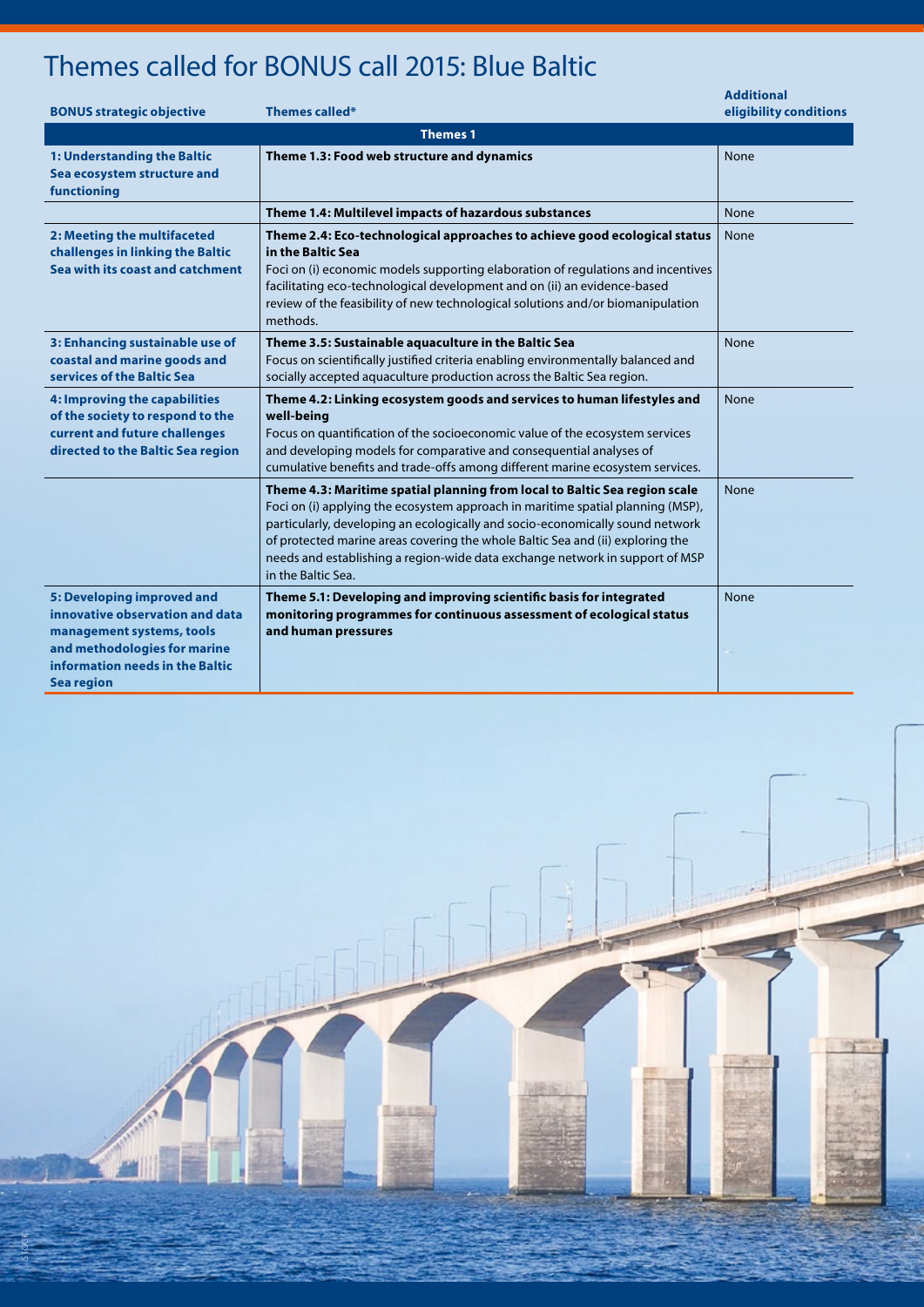|                                                                                                                                                                             |                                                                                                                                                                                                                                                                                                                                                                                                                                                                                                                                                                                                                                                                                                             | <b>Additional</b>                                                                                                                          |  |
|-----------------------------------------------------------------------------------------------------------------------------------------------------------------------------|-------------------------------------------------------------------------------------------------------------------------------------------------------------------------------------------------------------------------------------------------------------------------------------------------------------------------------------------------------------------------------------------------------------------------------------------------------------------------------------------------------------------------------------------------------------------------------------------------------------------------------------------------------------------------------------------------------------|--------------------------------------------------------------------------------------------------------------------------------------------|--|
| <b>BONUS strategic objective</b>                                                                                                                                            | <b>Themes called*</b>                                                                                                                                                                                                                                                                                                                                                                                                                                                                                                                                                                                                                                                                                       | eligibility conditions                                                                                                                     |  |
| <b>Themes 2</b>                                                                                                                                                             |                                                                                                                                                                                                                                                                                                                                                                                                                                                                                                                                                                                                                                                                                                             |                                                                                                                                            |  |
| 2: Meeting the multifaceted<br>challenges in linking the Baltic Sea<br>with its coast and catchment                                                                         | Theme 2.4: Eco-technological approaches to achieve<br>good ecological status in the Baltic Sea<br>Foci on (i) improvement of retention and recirculation of<br>nutrients and other chemical substances, (ii) new methods<br>for improved wastewater treatment efficiency for xenobiot-<br>ics and persistent micro- and nanoparticles, (iii) new meth-<br>ods for recovery of substances from waste and sediments,<br>(iv) new methods for retention and reduction of air pollu-<br>tion from energy production and transportation, (v) new<br>testing methods for sewage, leachate from landfills, waste-<br>water and storm water and (vi) new methods for restoration<br>of marine and coastal habitats. | Projects will be selected for<br>funding only on a condition<br>that at least 25% of the<br>requested BONUS funding<br>goes to enterprises |  |
| 3: Enhancing sustainable use of<br>coastal and marine goods and<br>services of the Baltic Sea                                                                               | Theme 3.5: Sustainable aquaculture in the Baltic Sea<br>Foci on (i) new regionally based fish feed ingredients and<br>on (ii) recirculation and other technologies allowing ef-<br>ficient removal or retrieval of nutrients and pathogens and<br>minimised risk of escapees.                                                                                                                                                                                                                                                                                                                                                                                                                               | Projects will be selected for<br>funding only on a condition<br>that at least 25% of the<br>requested BONUS funding<br>goes to enterprises |  |
| 5: Developing improved and<br>innovative observation and data<br>management systems, tools<br>and methodologies for marine<br>information needs in the Baltic Sea<br>region | Theme 5.2: Developing and testing innovative in situ,<br>remote sensing and laboratory techniques<br>Focus on remote sensing, particularly, on full usage of capa-<br>bilities of the new instruments and developing dedicated<br>and locally calibrated algorithms that could enable usage of<br>remote sensing in the Baltic Sea monitoring.                                                                                                                                                                                                                                                                                                                                                              | Projects will be selected for<br>funding only on a condition<br>that at least 25% of the<br>requested BONUS funding<br>goes to enterprises |  |
|                                                                                                                                                                             | Theme 5.3: User-driven new information and<br>communication services for marine environment,<br>safety and security in the Baltic Sea                                                                                                                                                                                                                                                                                                                                                                                                                                                                                                                                                                       | Projects will be selected for<br>funding only on a condition<br>that at least 25% of the<br>requested BONUS funding<br>goes to enterprises |  |

*\* The expected outcomes of each theme are presented in complete format in the BONUS strategic research agenda 2011–2017, update 2014, www.bonusportal.org/sra*